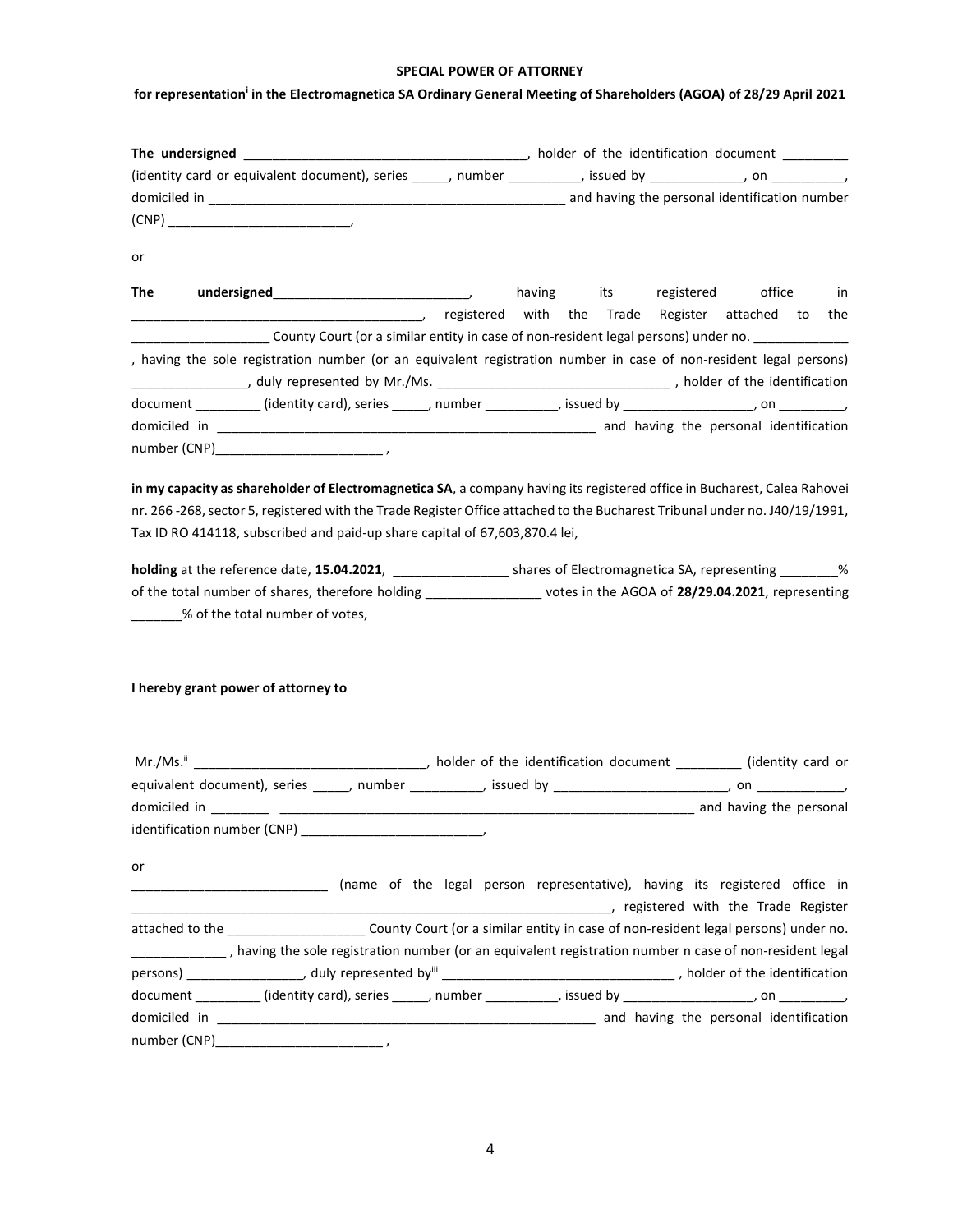to represent me in the Ordinary General Meeting of Shareholders of Electromagnetica SA, to be held on 28/29 April 2021 at 10:00 o'clock at the Company's registered office in Calea Rahovei nr 266 -268, sector 5, Bucharest, to exercise the voting right related to my shares held at the reference date, 15.04.2020, his/her votes being binding on me, as follows:

1. For the 1st point on the agenda (Approval of the separate annual financial statements for the year ended 31.12.2020 according to the Accounting Regulations in line with the International Financial Reporting Standards, accompanied by the report of the Board of Directors and the report of the financial auditor, consisting of: statement of financial position, statement of comprehensive income, statement of changes in equity, statement of cash flows, notes to the separate financial statements.)

For ................ Against ................... Abstention ...................

2. For the 2nd point on the agenda (Approval of the consolidated annual financial statements for the year ended 31.12.2020 according to the Accounting Regulations in line with the International Financial Reporting Standards, accompanied by the report of the Board of Directors and the report of the financial auditor, consisting of: consolidated statement of financial position, consolidated statement of comprehensive income, consolidated statement of changes in equity, consolidated statement of cash flows, notes to the consolidated financial statements.)

For ................ Against ................... Abstention ....................

3. For the 3rd point on the agenda (Approval of the net profit distribution)

For ................ Against ................... Abstention ...................

4. For the 4th point on the agenda (Appointment of the financial auditor and determination of the minimum term of the financial audit contract, authorising the Board of Directors to negotiate, execute and sign the contract in the name and for the Company)

For ................ Against ................... Abstention ....................

5. For the 5th point on the agenda (Discharge of directors for the financial year of the year 2020.)

For ................ Against ................... Abstention ...................

6. For the 6th point on the agenda (Approval of the Revenue And Expenditure Budget for 2021 and of the Activity Programme for the financial year 2021, authorising the Board of Directors to realign the revenue and expenditure items in case of occurrence of random and unforeseeable events.)

For ................ Against ................... Abstention ....................

7. For the 7th point on the agenda (Approval of the "Remuneration Policy applicable to Directors and Managing Directors")

For ................ Against ................... Abstention ....................

8. For the 8th point on the agenda (Approval of the remuneration due to the Board of Directors members for the financial year 2021),

For ................ Against ................... Abstention ...................

9. For the 9th point on the agenda (Approval of the remuneration due to the members of the Audit Committee for the financial year 2021),

For ................ Against ................... Abstention ...................

10. For the 10th point on the agenda (Approval of the date of 20.05.2021 as registration date for the identification of shareholders affected by the AGOA resolutions, and of the date of 19.05.2021 as ex-date (date by which shares are traded without the rights deriving from the AGOA resolutions)

For ................ Against ................... Abstention ....................

11. For the 12th point of the agenda (Granting power of attorney to Mr. Eugen Scheusan – Chairman of the Board of Directors, with the right to delegate the performance of this mandate: i) to execute and/or sign, on behalf of the Company and/or the Company shareholders, the resolutions of this AGOA and any and all resolutions, documents, applications, forms and requests adopted/drawn up for the purposes of or for the enforcement of the resolutions of this AGOA in relation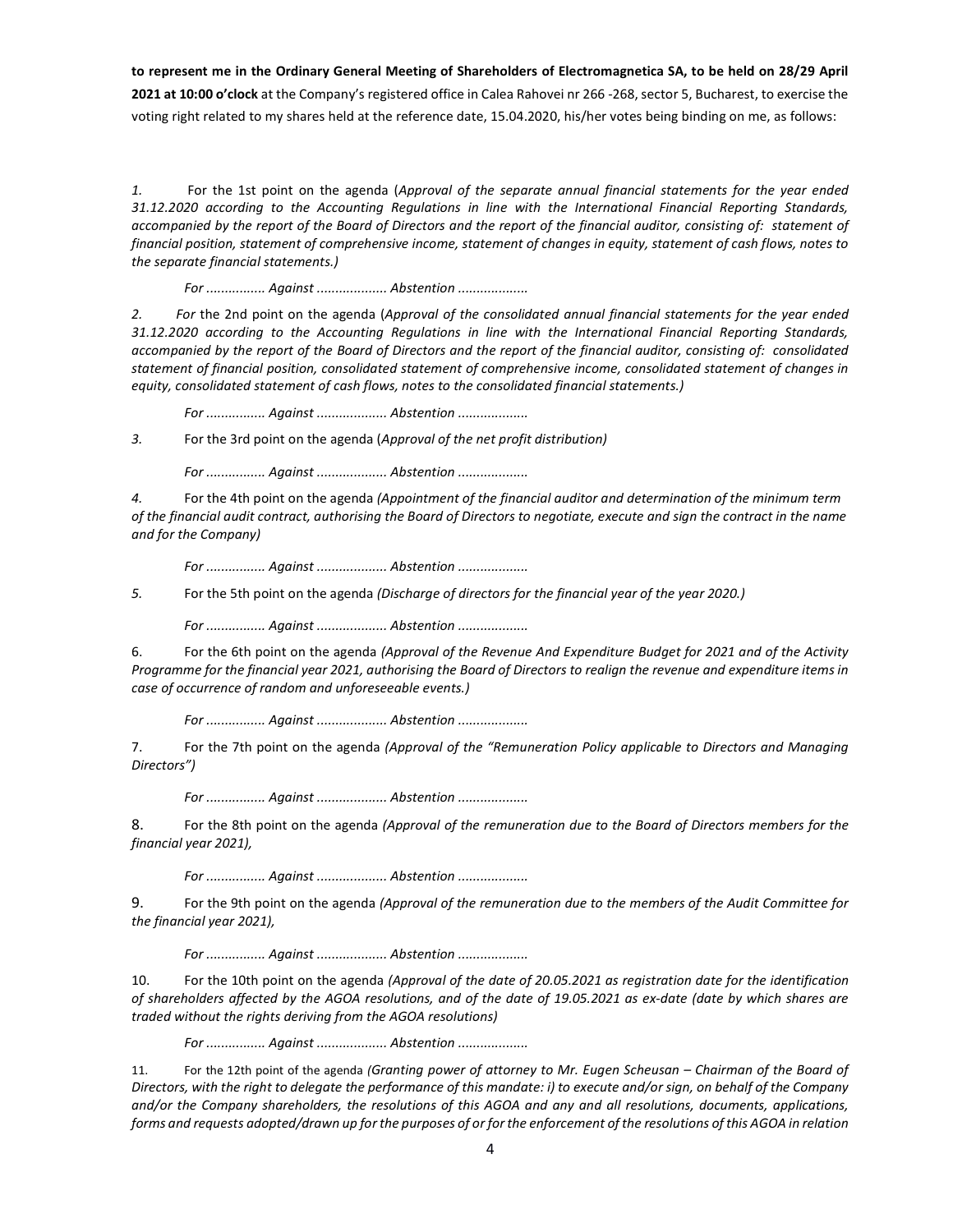to any natural or legal person, whether private or public, in order to ii) carry out all the legal formalities for the registration, enforceability, enforcement and publication of the adopted resolutions.)

For ................ Against ................... Abstention ...................

 If, on 28 April 2021, the quorum set forth under the law is not met, my vote is expressed for the second meeting, convened on 29.04.2020, in the same place, at the same time, with the same reference date and with the same agenda, for the same representative.

 The undersigned, I hereby grant the above mentioned representative discretionary power to vote on the matters that were not identified and included in the agenda by the date hereof.

 This special power of attorney was drawn up in 3 counterparts, of which one for the shareholder, one for the representative and one for Electromagnetica S.A.

A power of attorney issued at a later date shall cancel and supersede a power of attorney issued at a prior date. The deadline for the registration of special powers of attorney is 26.04.2021, 10:00 o'clock.

I attach hereto the identification documents of the represented shareholder<sup>iv</sup> and of the representative<sup>v</sup>.

Date<sup>vi</sup>.......................

(surname and first name, in capital letters)

................................... (shareholder's signature)

...................... ...................................

## COMPLIANCE WITH THE RIGHTS AND OBLIGATIONS UNDER GDPR

Personal data contained in this special power of attorney are processed in compliance with the legal provisions relating to the protection of individuals with regard to the processing of personal data and the free movement of such data, for the period prescribed under the law, in order to meet the obligations imposed under the capital market legislation (Law 24/2017, ASF Regulation 5/2018) and Law 31/1990.

Both the represented shareholder and the representative have the right of access, intervention, rectification and portability with regard to the data they provide to us, the right to limit the processing performed by us and even to request the deletion of the data, unless provided otherwise by law.

Therefore, for the represented shareholder, the intervention on the data you have provided to us may hinder the performance of the mandate entrusted to your representative in order to vote in the AGOA of ELECTROMAGNETICA SA of 28/29.04.2021. In this case, the Company is relieved from liability. Please inform us of any requests you may have, in any manner that allows us to identify the requester and to establish his/her entitlement. We shall respond without delay. If you have any complaints, you may submit them to the National Supervisory Authority for Personal Data Processing (ANSPDCP). At the same time, the representative's requests to modify the personal data or to withdraw the consent hinder the performance of the mandate and shall be communicated to the represented shareholder as soon as they are made.

This section constitutes an information about the legal provisions relating to the processing of the personal data of natural persons which are contained in the special power of attorney for representation purposes.

The undersigned, I hereby agree to the processing of personal data for the purpose of voting through a representative in the AGOA of ELECTROMAGNETICA SA of 28/29.04.2021

| Represented shareholder |                         |
|-------------------------|-------------------------|
| Representative          |                         |
|                         |                         |
|                         | Surname and first name: |
|                         |                         |

A shareholder may be represented under the special power of attorney in the AGOA by a single representative